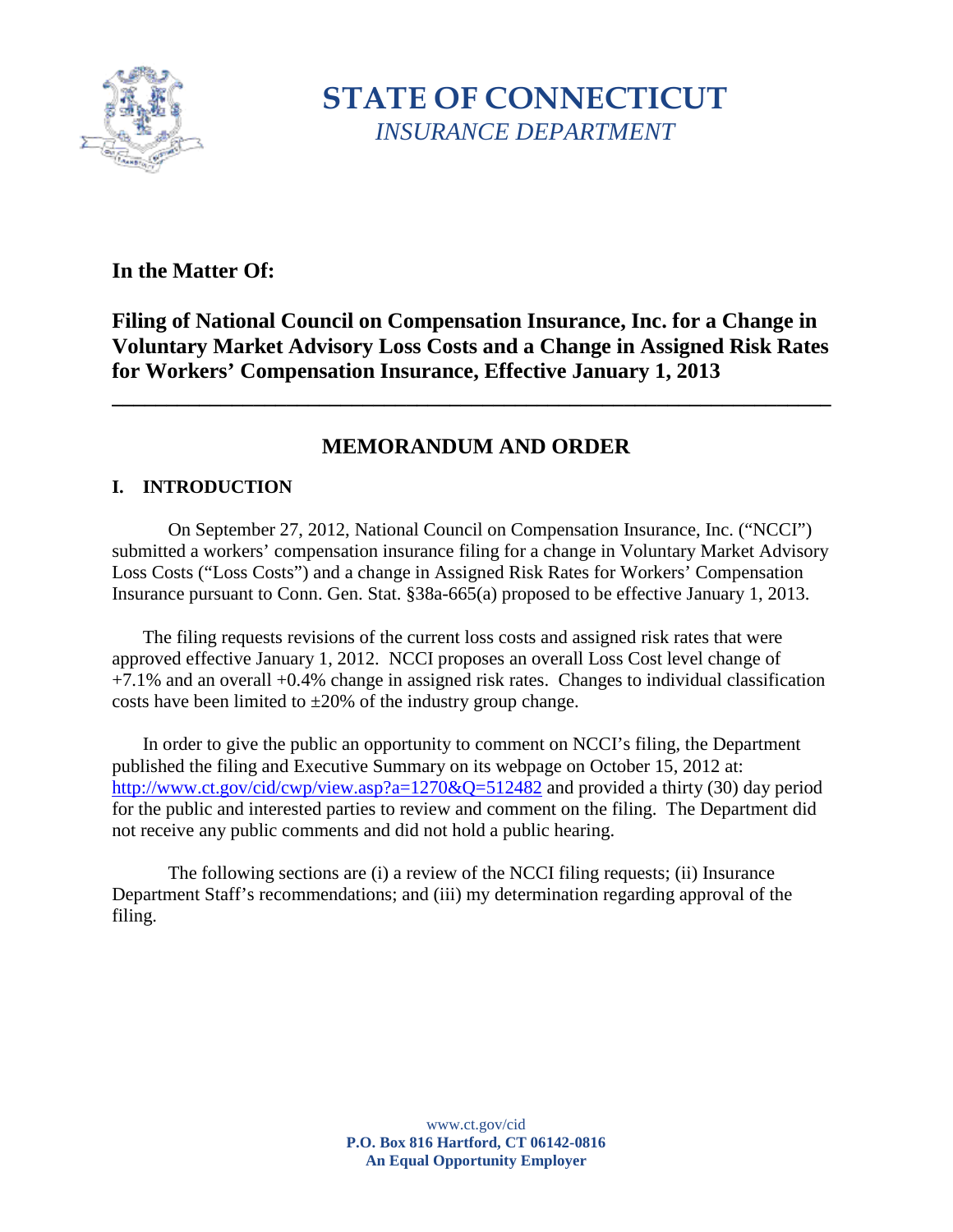# **II. NCCI FILING REQUESTS**

1. NCCI's proposed changes in Loss Costs reflects the following pure premium level changes:

| <b>Industry Group</b>                   | <b>Average Loss Cost</b><br>Level Change (%) |
|-----------------------------------------|----------------------------------------------|
| Manufacturing                           | $+6.8$                                       |
| Contracting                             | $+9.9$                                       |
| Office & Clerical                       | $+0.9$                                       |
| Goods & Services                        | $+7.6$                                       |
| Miscellaneous                           | $+8.8$                                       |
| <b>Overall Loss Cost</b>                | $+7.1\%$                                     |
| <b>Level Change</b><br><b>Requested</b> |                                              |

2. The proposed change in Assigned Risk Rates reflects the following rate level changes:

| <b>Industry Group</b>     | <b>Average Assigned</b><br>Risk Plan |  |
|---------------------------|--------------------------------------|--|
|                           |                                      |  |
|                           | Rate Change (%)                      |  |
| Manufacturing             | $+0.1$                               |  |
| Contracting               | $+3.0$                               |  |
| Office & Clerical         | $-5.4$                               |  |
| Goods & Services          | $+0.9$                               |  |
| Miscellaneous             | $+2.0$                               |  |
| <b>Overall Rate Level</b> | $+0.4\%$                             |  |
| <b>Change Requested</b>   |                                      |  |

3. The components of the Loss Costs and Assigned Risk Rate changes are comprised of the following elements:

| <b>Component</b>                      | <b>Voluntary Market</b><br><b>Pure Premium</b><br>Change(%) | <b>Assigned Risk</b><br>Plan Premium |
|---------------------------------------|-------------------------------------------------------------|--------------------------------------|
|                                       |                                                             | Level Change $(\% )$                 |
| <b>Experience and Trend</b>           | $+7.1$                                                      | $+7.1$                               |
| <b>Benefits</b><br>Change in Expenses | $-0.7$<br>N/A                                               | $-0.7$<br>$-6.4$                     |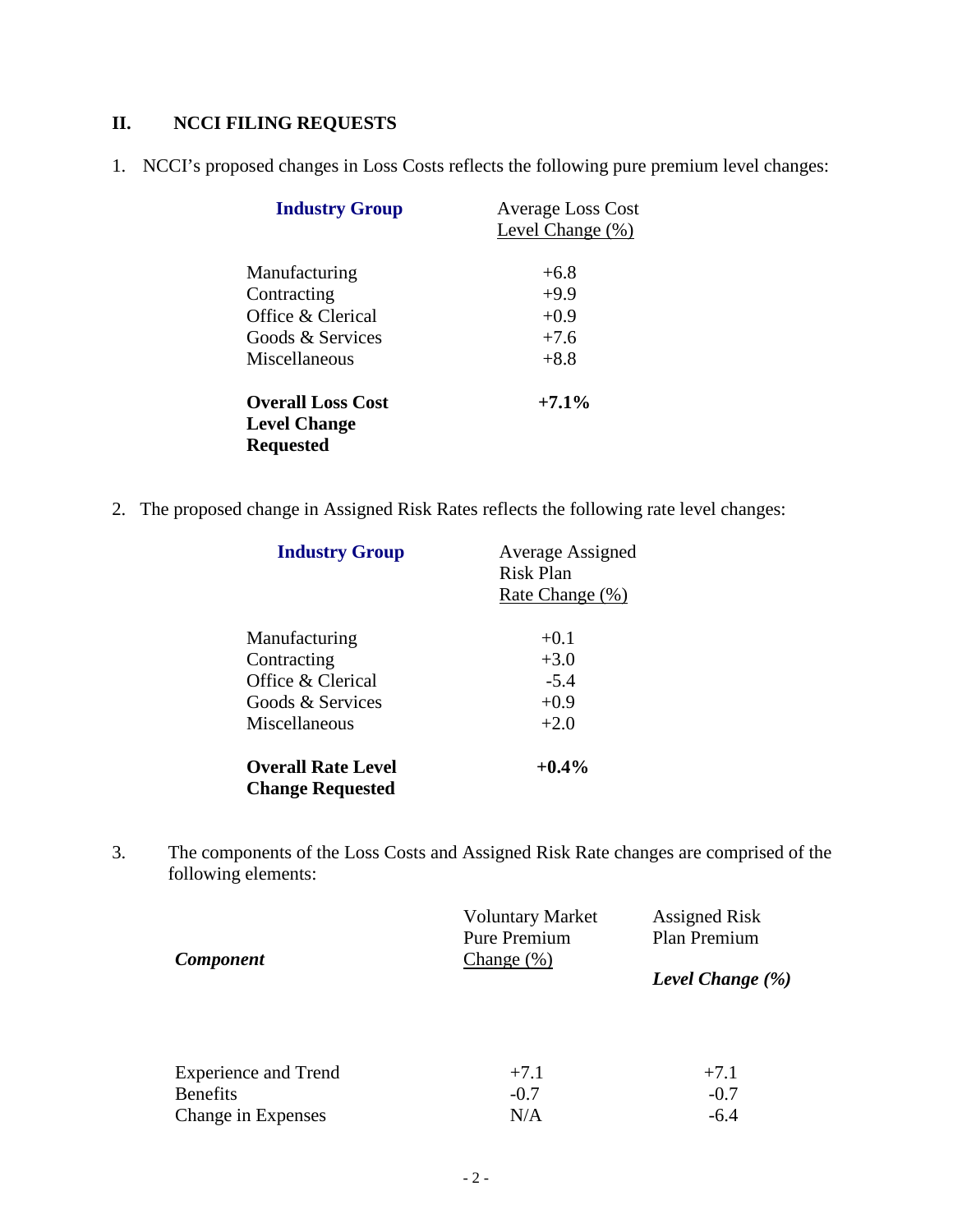| <b>Overall Change Requested</b> | $+7.1\%$ | $+0.4\%$ |
|---------------------------------|----------|----------|
| <b>Loss-Based Expenses</b>      | $-0.2$   | N/A      |
| Employers Liability ILF's       | $+0.9$   | $+0.9$   |
| Offset for Change in            |          |          |

- 4. The assessments due from employers for funding the cost of the Workers' Compensation Commission are 1.84% of losses. Insurance carriers pass through these assessments to employers. For the Voluntary Market and the Assigned Risk Market, the assessment rate converted to a percentage of premium is 1.2% of standard premium. The assessment rate for "F" classifications, which provides coverage under the United States Longshore and Harbor Workers' Compensation Act and its extensions, is changing to 7.9% of total losses, with a proposed assessment on assigned risk standard premium and voluntary market standard premium of 4.8%.
- 5. The filing proposes to increase the maximum payroll for Executive Officers or Members of Limited Liability Companies from \$1,600 per week to \$1,900 per week.
- 6. The filing proposes to increase the maximum payroll for Athletic Teams from \$1,100 per week to \$1,150 per week.
- 7. The code 9186 "Carnival Traveling" no longer has a maximum payroll.
- 8. The Practitioner Fee Schedule was revised effective July 15, 2012. NCCI estimates the impact of this change to be -0.8% on medical benefits.
- 9. The proposed Permissible Loss Ratio for the Assigned Risk Rate filing is 66.7%.

#### **III. DISCUSSION AND RECOMMENDATIONS**

Conn. Gen. Stat. §38a-665 establishes the standards, methods and criteria for the making and use of workers' compensation insurance rates in Connecticut. Conn. Gen. Stat. §38a-665 provides that no rates shall be excessive or inadequate, nor shall they be unfairly discriminatory. Conn. Gen. Stat. §38a-665(b) provides that consideration shall be given, to the extent possible, to: past and prospective loss experience; reasonable margin for profit and contingencies; past and prospective expenses both countrywide and those specially applicable to this state; investment income earned or realized both from unearned premium and loss reserve funds; and other relevant factors, including judgment factors.

Department staff determined that the overall cost level components are increasing for the assigned risk rates and for the advisory loss costs. The cost levels for this filing are based on Connecticut loss experience for policy years 2009 and 2010. NCCI adjusts past losses to current conditions using adjustment methods, which make the magnitude of the change very sensitive to their assumptions. Critical assumptions include those for trend, loss development and experience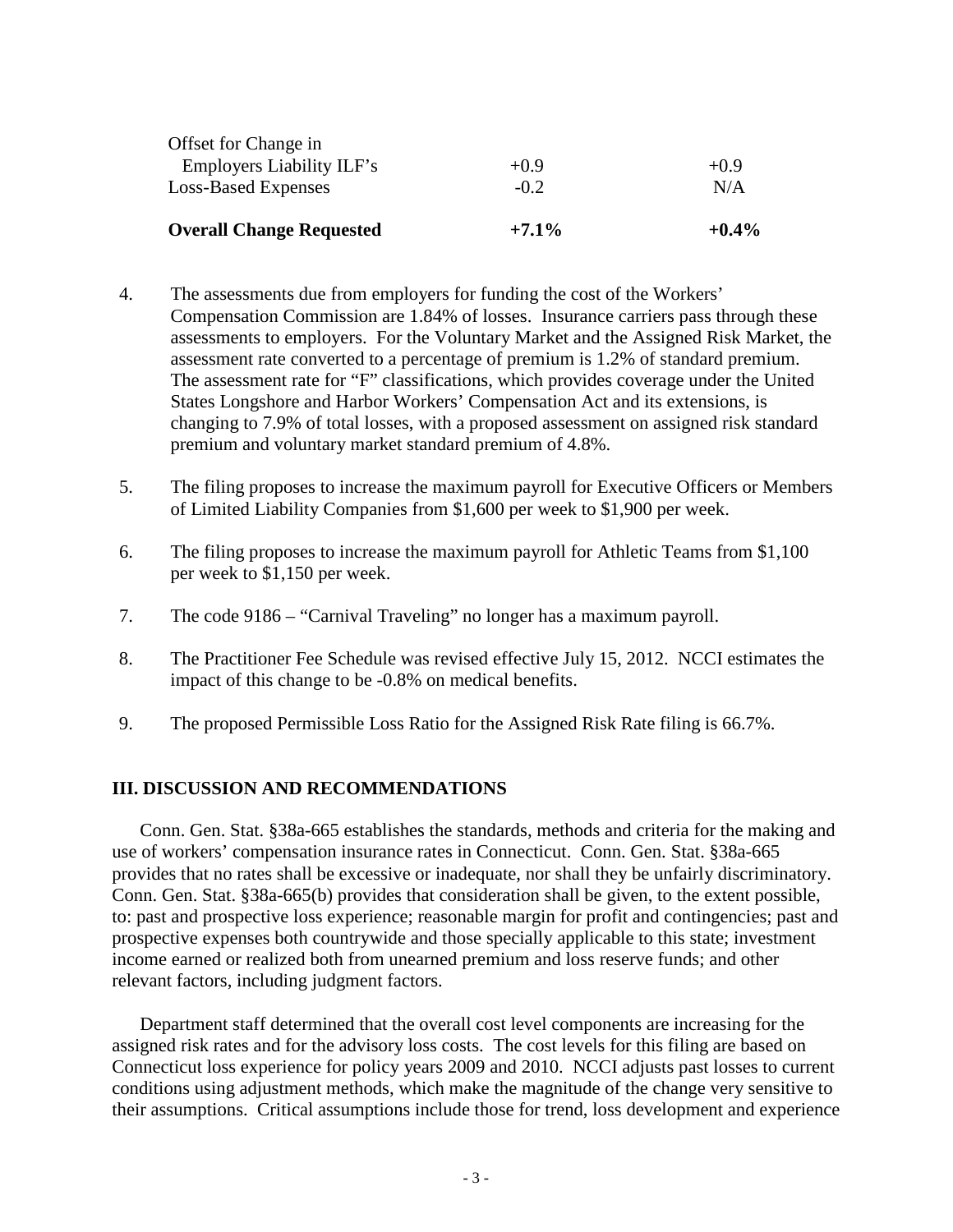period. Department Staff reviewed the assumptions included in these filings for reasonableness, including the econometric forecast values and recommends the following:

NCCI is proposing a decrease of 6.4% in the expense components of the assigned risk rate. Most of the decrease (4.6%) is due to a reduction in the Servicing Carrier Allowance and the balance of the decrease is due to a change in the Permissible Loss Ratio. The Total Initial Price bid by the Servicing Carriers resulted in over a 5% decrease. The average commission is increasing by .1% and the NCCI Administration is increasing by .2%. Department staff recommends this decrease.

The State Labor Commissioner determined effective October 1, 2012 that the average weekly wage of all employees in Connecticut will be \$1,172. NCCI estimates this will have an increase impact on indemnity benefits of .1%.

NCCI changed the split point for experience rating (to figure individual Experience Modifications) from \$5,000 to 10,000 effective January 1, 2013. This is part of a three year phase-in change since the last experience rating plan was adjusted 20 years ago. Without this change, the result was that the experience modifications were giving less weight to each businesses' actual experience. This change along with the changes in the next two years should make experience modifications more responsive to individual risk experience and Department staff agrees with this change.

The Executive Officers or Members of Limited Liability Companies maximum payroll is changing from \$1,600 per week to \$1,900 per week. This is the second phase of a transitional program. In the third and final phase, the maximum payroll will be equal to twice the state average weekly wage. The minimum payroll has completed its final phase of transition. The Minimum Payroll for Executive Officers or Members of Limited Liability Companies will be equal to the state average weekly wage.

NCCI is proposing to eliminate the maximum payroll for code 9186 – "Carnival Traveling". NCCI reviewed its records for this class and did not find anyone in Connecticut at the maximum payroll. In addition, no other NCCI state has a maximum payroll for this class. We recommend elimination of the maximum payroll for code 9186.

### **IV. ORDER**

Based on the foregoing recommendations and analysis by Department staff and my review of the filing, I hereby order that:

A.NCCI's Loss Costs are accepted as filed.

B. The Assigned Risk Rates are accepted as filed.